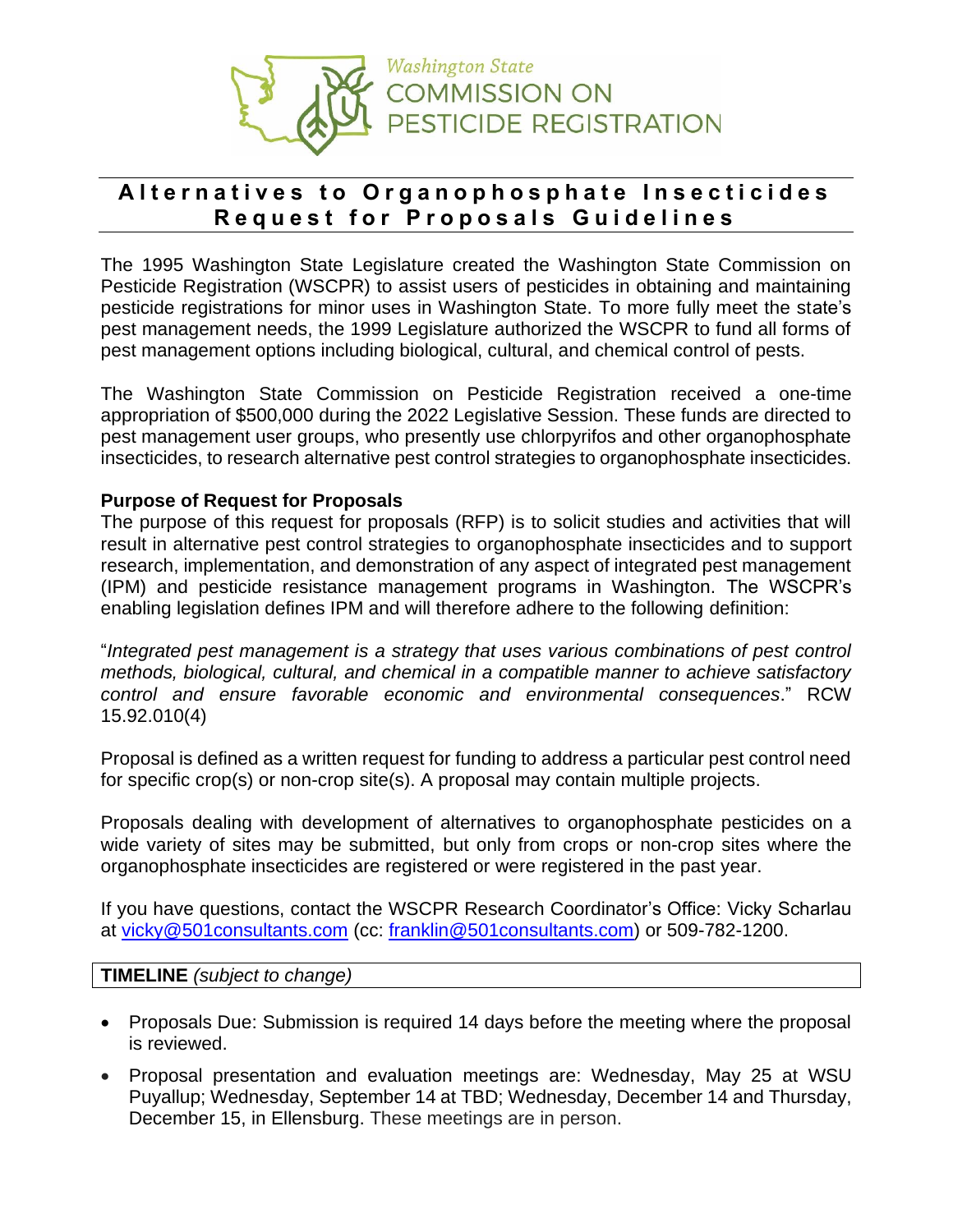- Proposals may be considered outside of the 3 meeting dates
- Notification to applicants will be no more than 7 days after proposal presentation and evaluation meetings.

#### **REQUIREMENTS**

Proposals must originate from and be submitted by an affected pest management user group (e.g., tree fruit growers, vegetation management applicators, pest control operators, organic vegetable growers, etc.). An individual, company or organization **may** make the request on behalf of a pest management user group, if there is demonstrated support by the affected pest management user groups.

Because data generated in other states can benefit Washington in the pesticide registration process and/or in development of integrated pest management and/or pesticide resistance programs, pest management user groups *outside of Washington* may submit proposals if they can prove the project is actively supported by a Washington pest management user group.

Proposals may be submitted without a researcher identified to perform the study(s); however, a researcher must be identified prior to execution of the grant, however, the Commission can assist in identifying a researcher to do the work. Submitters are encouraged to suggest field and/or laboratory researchers or other individuals to carry out project activities; however, WSCPR reserves the right to select the individual or organization to complete WSCPR-funded projects.

To be considered, a project must involve one or more of the below products and one or more crops or non-crop sites on which it/they are registered or have been recently registered:

- Acephate
- Chlorpyrifos
	-
- Diazinon
- Dichlorvos/ DDVP
- **Dimethoate** • Ethoprophos
- Malathion
- Naled
- Phosmet
- Primiphos-methyl

Additionally, there must be reason to believe the product has been used on the crop or non-crop site.

It is the responsibility of the grant recipient to obtain necessary state or federal permits (such as state experimental use permits).

#### **Ineligible Submitters**

Requests will not be accepted from manufacturers, pest management companies, dealers, or distributors that sell, manufacture or would benefit from any of the product or service being tested.

# **Attendance**

The WSCPR hears proposals at its May, September and December meetings. A designated representative of the user group **must** attend the meeting when the proposal is reviewed.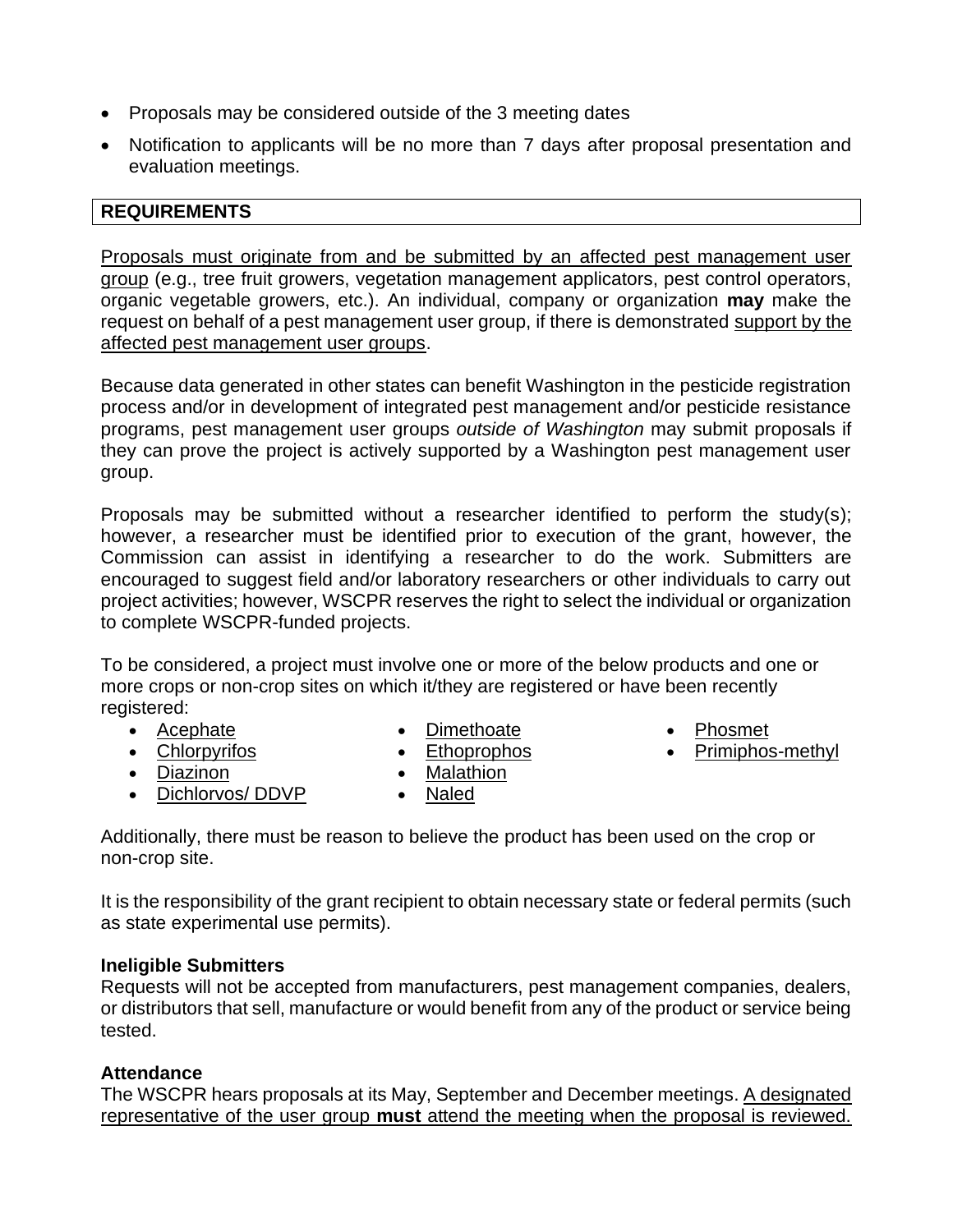The designated representative *may* also be the researcher. The representative should be prepared to show evidence of support and answer questions. There will be a Zoom option for presenters unable to attend in person.

#### **FUNDING**

WSCPR has received a one-time appropriation of \$500,000 to fund research for alternative pest control strategies to organophosphate insecticides. Projects may begin as soon as an award letter is received. Funding must be spent by June 30, 2023. Final reports are due by December 1, 2023.

#### **Fund Contributions**

*(Also referred to as User Group Support, Matching Funds, In-Kind Funds, etc.)* WSCPR's funding is not contingent upon fund contributions.

#### **Funding Out**

Payments are contingent upon state funding for the program. In the event non-appropriation occurs during the course of the project, the Commission shall not be liable for the payment of costs incurred.

#### **SUBMISSION GUIDELINES**

Send completed electronic applications to the WSCPR Research Coordinator's Office. Acknowledgment of receipt will be sent.

A proposal is considered submitted when it is complete in adherence to the RFP. Applications may be sent back along with requested changes to ensure the proposal adheres to RFP guidelines in which case a revised proposal must be provided 14 days prior to the stated board meeting date. Applicants are encouraged to submit prior to the 14-day deadline to allow sufficient time for review.

# **Proposal Format**

Proposals not adhering to guidelines will be rejected. Project requests must have:

- □ Application
	- $\mapsto$  Problem Summary
	- $\rightarrow$  Project Description
	- $\mapsto$  Budget Form
- ☐ Good Laboratory Practices (GLP) Qualifications, if applicable
- $\Box$  No more than five pages including all forms
- ☐ 12-point font with one-inch margins **(**forms may match the formatting provided)

# **Assistance**

Pursuing pesticide registrations and developing integrated pest management and pesticide resistance programs can be complex, expensive and difficult. Developing a proposal to fund these projects can be challenging. WSCPR Commissioners may be contacted for input (see website: [http://www.wscpr.org\)](http://www.wscpr.org/).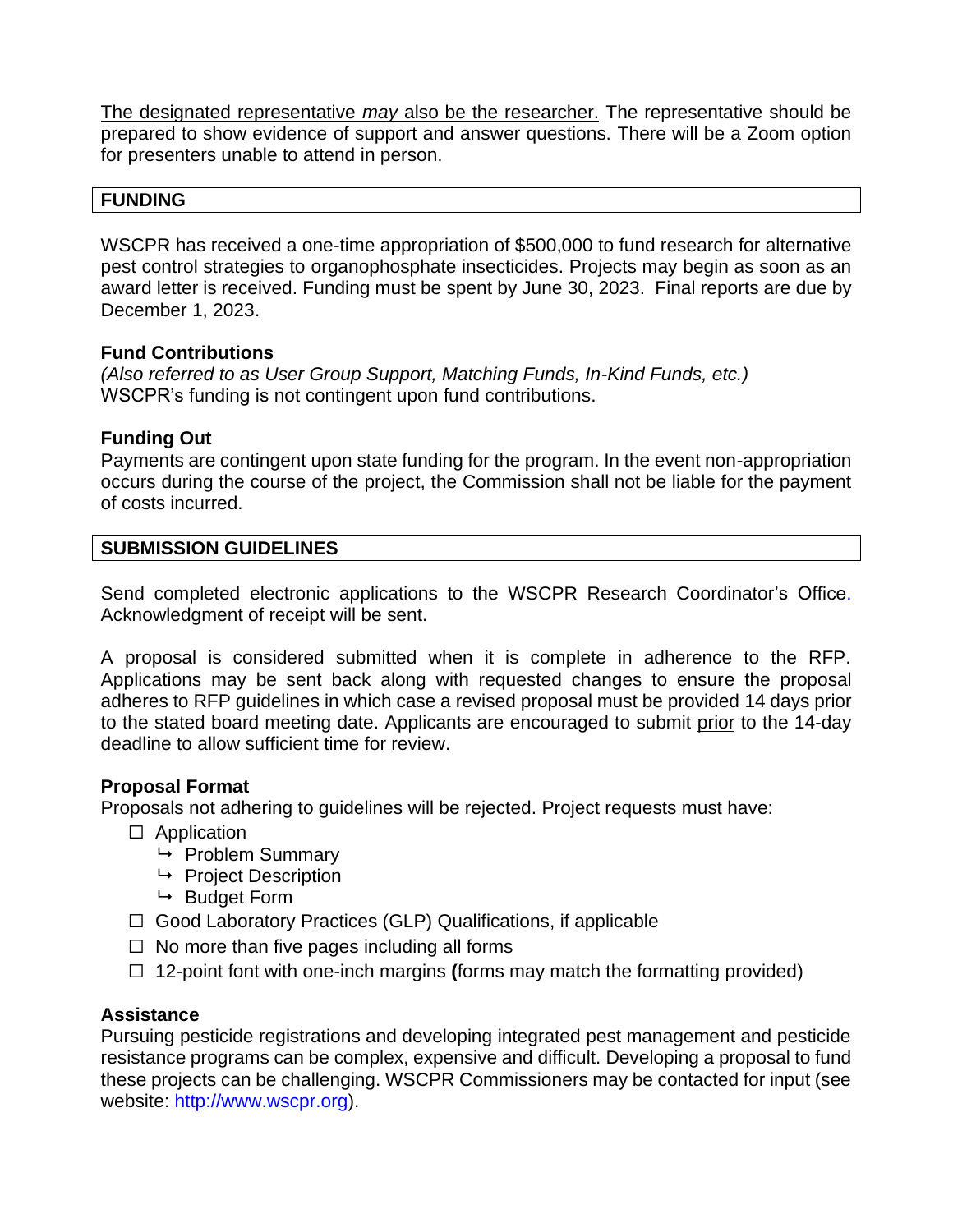# **APPLICATION**

#### **Cover Page**

Please fill out all items to the best of your knowledge, including:

- 1. Project title
- 2. Applicant (User Group) name and contact information
- 3. (Optional) Lead PI/Researcher on project, their institution, and contact information
- 4. Crop you are trying to protect, pest you are trying protect it from, and alternative treatment method
- 5. The currently registered organophosphate insecticide(s) in use and the proposed alternative pest control strategy
- 6. Percent of funds requested for registration and nonregistration. If project covers both mandates, provide percentages for each
- 7. Whether the project is or includes Good Laboratory Practices (GLP)
- 8. Project funding start and end dates between June 2022 June 2023
- 9. Total project cost, how much is WSCPR requested funds and (optional) how much is contributed funds
- 10.A brief project summary
- 11.Signed by an acknowledged representative of the User Group (such as an association director, commission member, or other designee)

# **Project Summary**

In 150 words or less, describe how WSCPR support will resolve the pest management problem using alternative pest control strategies to organophosphate insecticides. Provide a precise summary of what you are trying to protect, where it is located, and the project outcome(s) anticipated in this funding cycle.

# **PROBLEM DESCRIPTION**

Each proposal must contain a brief description of the affected industry and a detailed description of the pest problem. The USDA National Agricultural Statistics Service (NASS) website may be useful for some crop statistics.

It is recommended to include as many details as possible to help justify need:

- Crop farm gate value stating estimated per acre value of the crop or non-crop site.
- Per acre/unit impact including potential monetary losses if appropriate.
- Acres impacted.
- Aggregate impact to industry, including aggregate value of crop or non-crop site in the state.
- Effect of problem on industry.
- Effect of problem on consumers, society, environment, non-target species or human health.
- Description of alternative control measures and why they are not effective, less effective, cost more, have use restrictions, have label restrictions, or some reason that alternatives are less desirable.
- Importance of the organophosphate insecticide to the use site.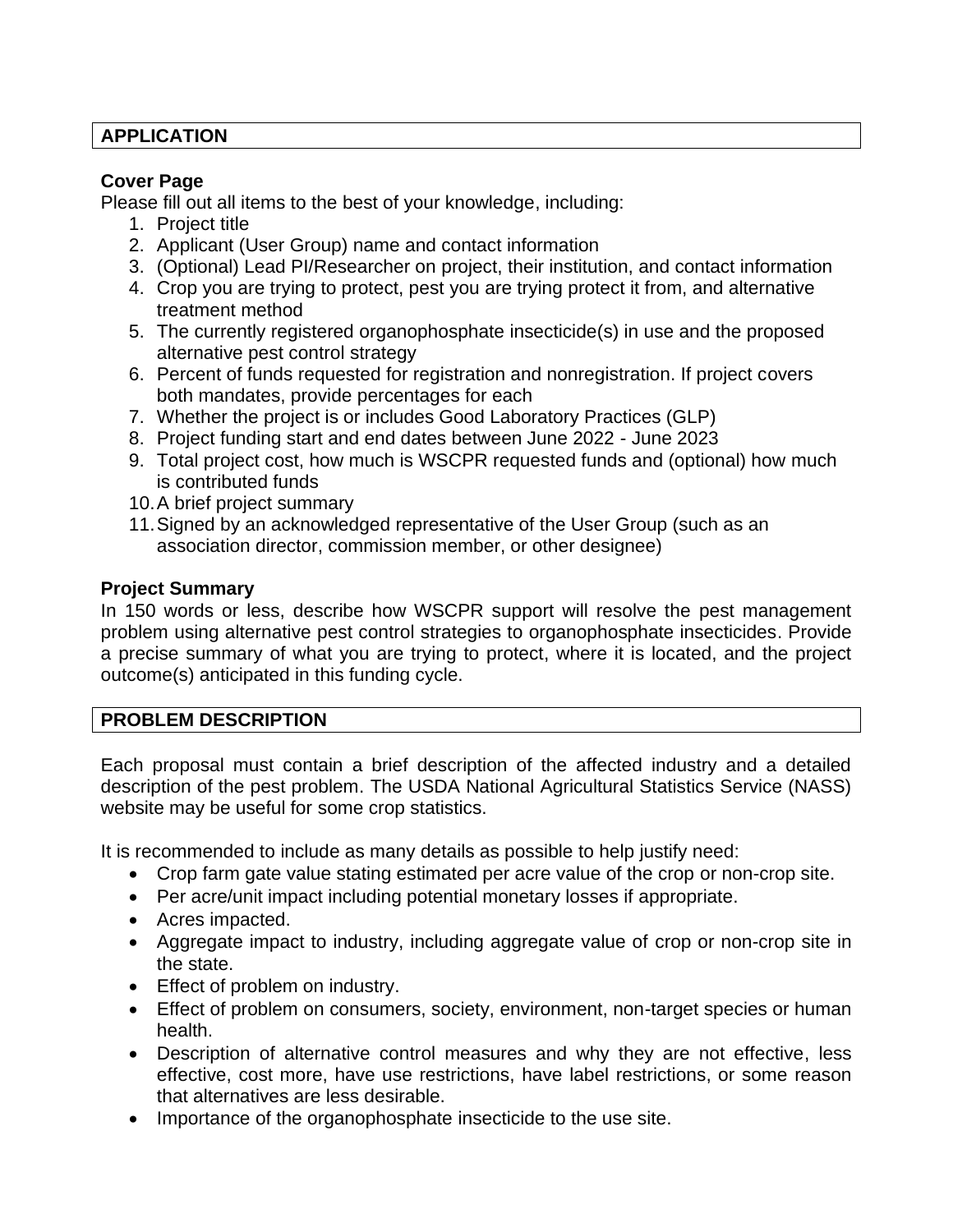# **PROJECT DESCRIPTION**

Project description is scored on the basis of overall merit and quality of proposal, likelihood the experiment will yield useful data, and appropriateness of costs provided in project budget.

Proposals must contain a timeline for each project component (objective) and for expenditure of WSCPR funds. It is recommended to include as many details as possible.

- Outline of objectives and procedures
- All methodologies used
- Location of experiment
- Laboratory performing analysis
- Number and size of plots
- Concentration and frequency of application
- Control plots
- Quality assurance information
- Manufacturer support for registration resulting from the successful completion of projects

# **BUDGET**

Prepare your budget according to categories listed on the Budget Form. Fund contribution are optional, including in-kind such as equipment usage and crop destruct. Describe in-kind fund contributions and calculate cash equivalent value. Indirect or overhead costs are not allowed.

Also provide estimates for expenditures by quarter. WSCPR funds must be spent during the proposal timeline and may not be used to support other projects and efforts.

Ensure budgets are certified for accuracy. Inaccurate or unclear budgets will be returned along with requested changes to ensure:

- All calculations are correct
- Table 1 Total Expenditures match Table 2 Expenditures by Quarter
- Budget Form totals match the Application Form funding totals
- Table 2 Expenditures by Quarter are consistent with the Application Form funding dates

# **Labor**

Funding requests for Salaries, Benefits, Temporary/Hourly Workers is allowed but exceptions are in place for WSU affiliated personnel.

Funding requests by WSU researchers cannot include student tuition or employee benefits for faculty, staff, and some temporary/hourly WSU personnel. If funded, tuition and mandatory covered benefits are paid by WSU. Student and nonstudent temporary/hourly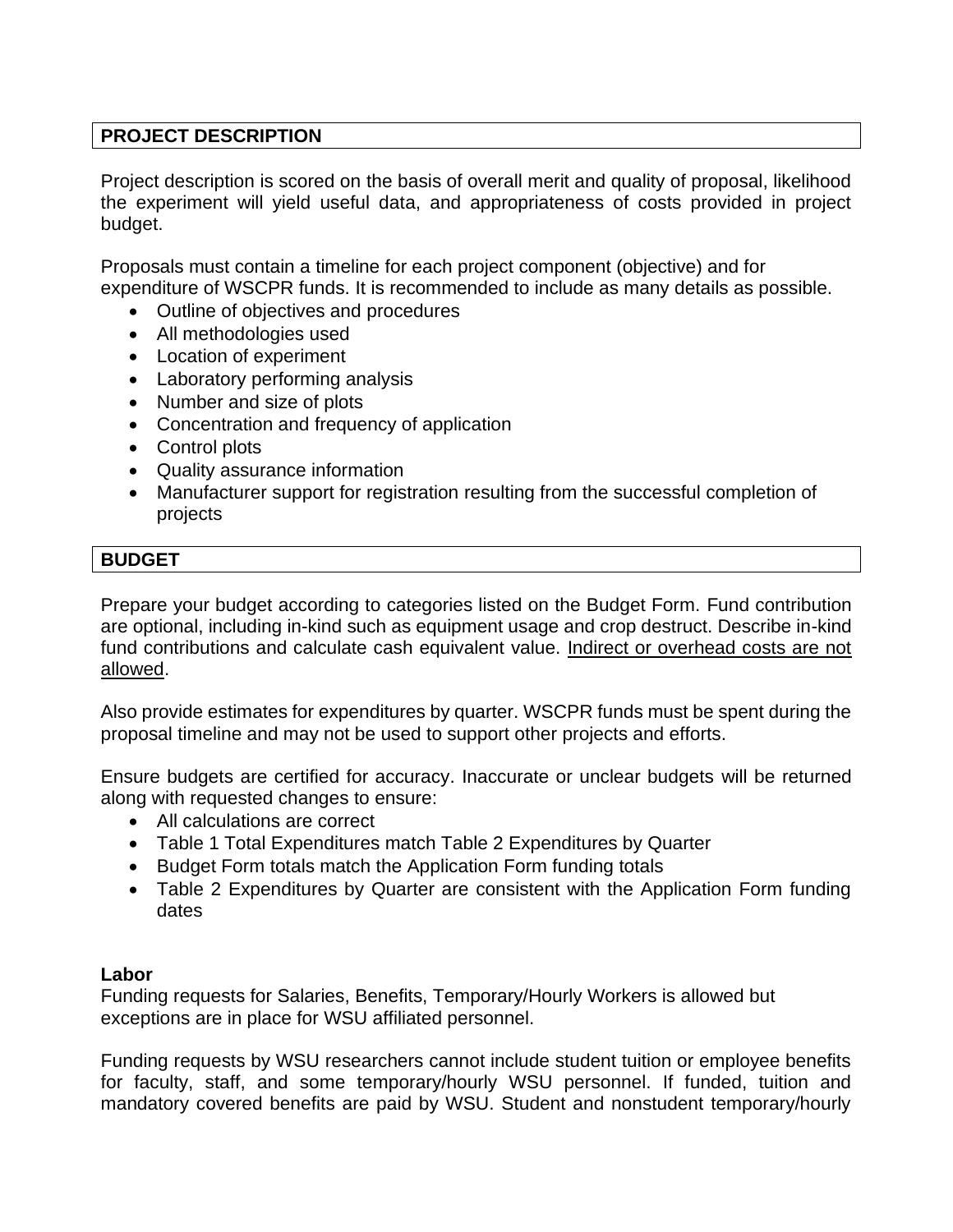employees who are retirement and medical benefit eligible are not covered by WSU so their benefit costs can be included. See the [WSU Personnel 60.26 Temporary Employment](https://policies.wsu.edu/prf/index/manuals/60-00-personnel/60-26-temporary-employment-program/)  [Program policy](https://policies.wsu.edu/prf/index/manuals/60-00-personnel/60-26-temporary-employment-program/) for more details on benefit eligibility for student and nonstudent temporary/hourly employees.

Contract labor should also be allocated under salaries, benefits, and temporary/hourly workers.

#### **Travel**

Travel to conduct research is allowed. Travel to professional meetings is not allowed. Foreign travel (not including to Canada) must be approved. Justification for travel funding must be provided on the Project Budget Form.

#### **Equipment**

Equipment needed to conduct research is allowed. Requests for lease or purchase of equipment are permissible, but must be outlined within a project proposal.

Equipment should be leased if possible. If purchased, ownership of equipment may be retained by the WSCPR. Use of purchased equipment may be extended to other individuals involved in WSCPR-supported projects. WSCPR will not purchase equipment for researchers or projects outside Washington State.

#### **Other**

Other funds including goods, services, and sequencing may be included in the proposed budget. Contract work for goods and services that are not considered labor (salaries, benefits, temp/hourly work) should be allocated and described here.

# **GOOD LABORATORY PRACTICES (GLP)**

Projects that involve generating pesticide residue data in support of a registration must include provisions for GLP use. Proposals that require GLP research must submit evidence of qualification. Qualifications may be requested.

# **EVALUATION OF PROPOSALS**

Submitted proposals that meet RFP guidelines will be evaluated by the WSCPR Board at their April meeting. Representatives will be provided a presentation timeslot of 15 minutes and should be prepared to show evidence of support and answer questions. Applicants will be notified about meeting time and location for proposal presentation in advance. A designated representative should be prepared to attend.

If multiple proposals are submitted involving one crop, the WSCPR Commissioner representing that crop will be asked to rank those proposals.

Proposals are reviewed for compliance with WSCPR guidelines including:

- Relevancy to requesting user group
- Experimental design, project description and statistical analysis